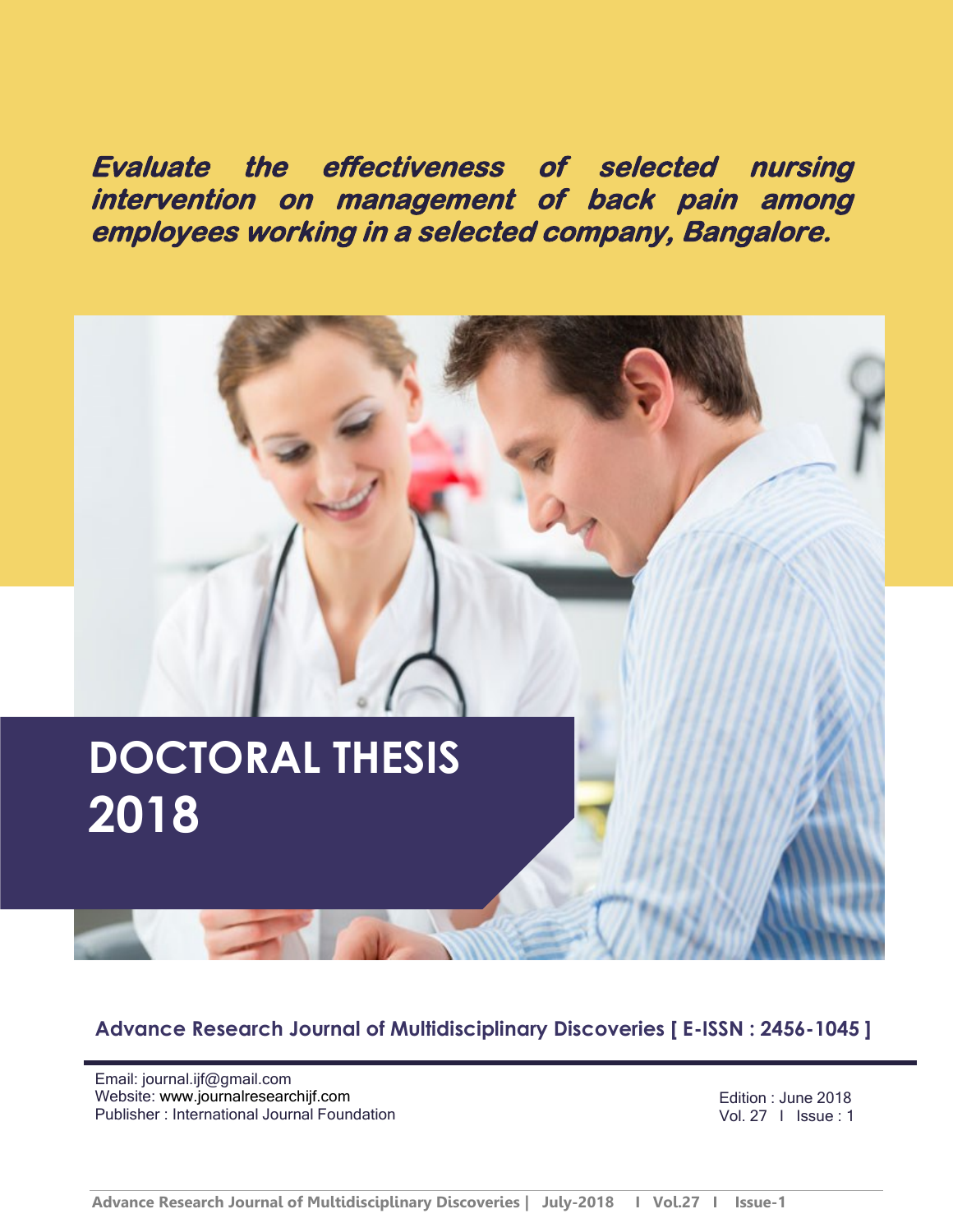### **"Evaluate the Effectiveness of Selected Nursing Intervention on Management of Back Pain among Employees working in a Selected Company, Bangalore".**

BY

#### **Abilasha Sharma**

Dissertation submitted to the Rajiv Gandhi University of Health Sciences, Bangalore, Karnataka.



In partial fulfillment Of the requirements for the degree of Master of Science IN

**COMMUNITY HEALTH NURSING**

Under the Guidance of

**Dr. LAKSHMI A** HOD Department of Community Health Nursing

**Sarvodaya College of Nursing No. 11/2, Magadi Main Road, (Beside Raheja Park) Agrahara Dasarahalli Bangalore -560079. 2017**

**Rajiv Gandhi University of Health Sciences, Bangalore, Karnatak**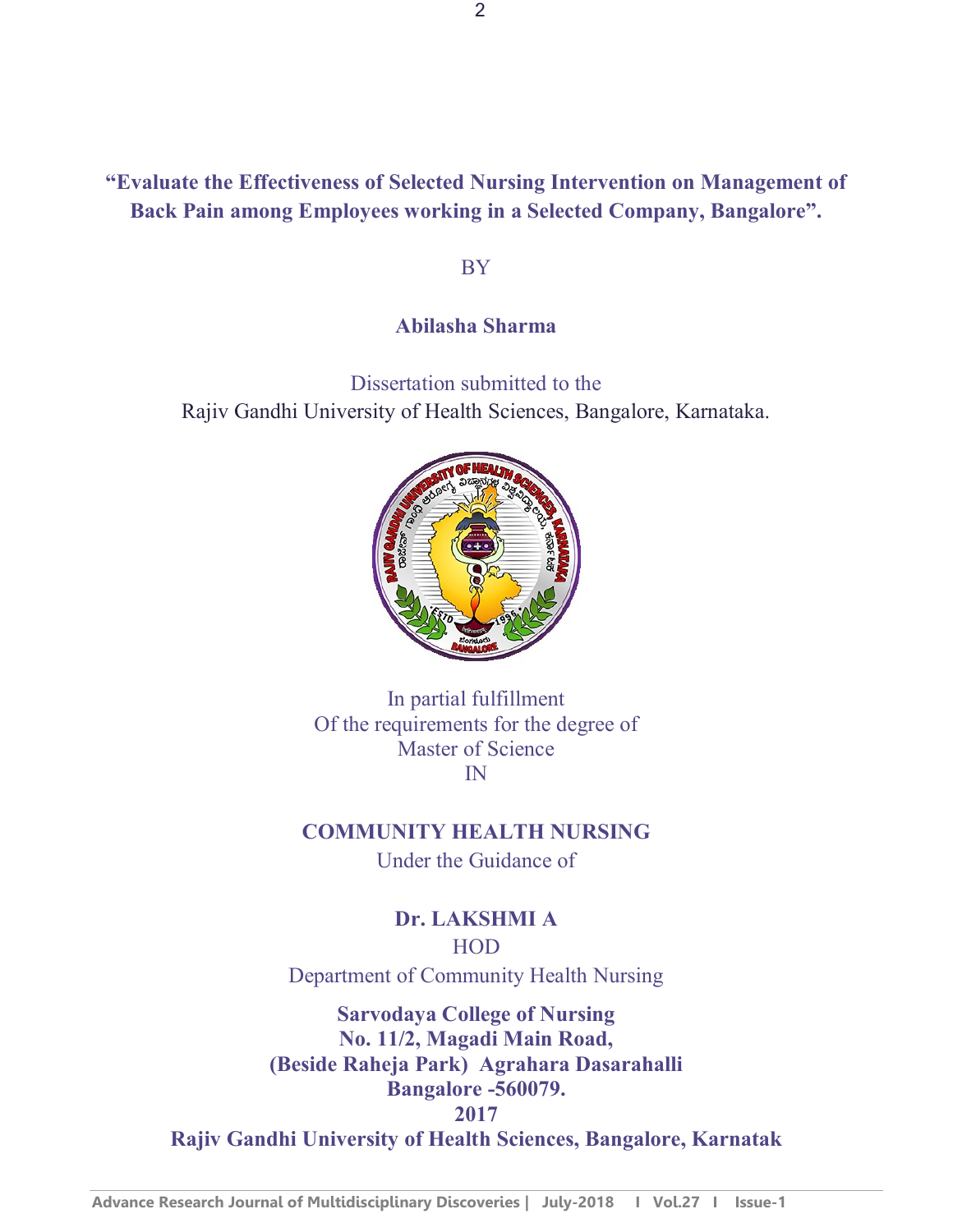# **INTRODUCTION Chapter-I**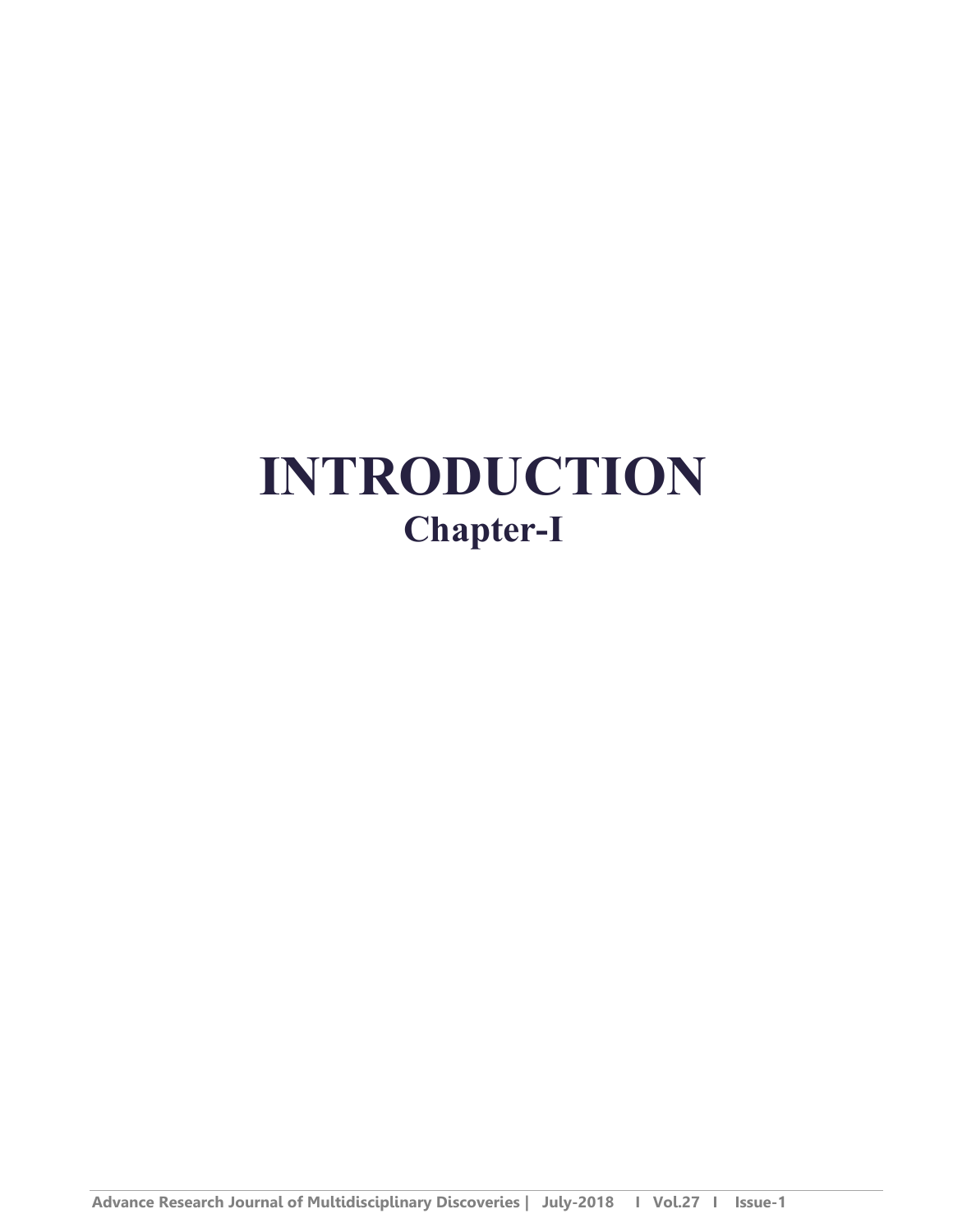## **INTRODUCTION**

#### **CHAPTER-I**

#### `**"It is Health that is real wealth and not pieces of gold and silver."**

#### -MAHATMA GANDHI

Better health is central to human happiness and well-being. It also makes an important contribution to economic progress, as healthy populations live longer, are more productive, and save more. WHO Stated "Health is a state of complete physical, mental, social, spiritual wellbeing and not merely an absence of disease or infirmity."

Physical fitness is a general state of health and well-being and, more specifically, the ability to perform aspects of sports or occupations. Physical fitness is generally achieved through correct nutrition, vigorous Physical exercise, physical activity,  $\frac{2}{3}$  and sufficient rest.<sup>3</sup>

Before the industrial revolution, fitness was the capacity to carry out the day's activities without undue fatigue. However, with automation and changes in lifestyles physical fitness is now considered a measure of the body's ability to function efficiently and effectively in work and leisure activities, to be healthy, to resist hypokinetic diseases, and to meet emergency situations.<sup>4</sup>

Back pain refers to the pain arising in back and usually arises from the muscles, joints, nerves, or other structures in the spine. Back pain is a fairly common condition that most people suffer from these days. Medically the condition is as one where the person experiences pain or discomfort in any part of the back. Incidentally, the lower back is a place where most people suffer from pain, commonly caused due to improper posture or strain.<sup>5</sup>

Lower back pain refers to any pain or discomfort experienced in the bottom region of the spine, which is known as lumbar spine. This region supports most of the upper body's weight. This specific type of back pain is extremely widespread, affecting around 80% of the adults and ranking as number cause of job related disability.<sup>6</sup>

Low back pain is one of the most common problems people have. About 60 - 80% of the adult U.S. population has low back pain, and it is the second most common reason people go to the doctor. Low back problems affect the spine's flexibility, stability, and strength, which can cause pain, discomfort, and stiffness. Back pain is the leading cause of disability in Americans under 45 years old. Each year 13 million people go to the doctor for chronic back pain. The condition leaves about 2.4 million Americans chronically disabled and another 2.4 million temporarily disabled.<sup>7</sup>The presence of computer in the workplace leads to a set of peculiar characteristics of the workstation which require the workers to stay in a static posture for long periods.<sup>8</sup>

Low back pain can be more than just physical. It affects our appetite, sleep; concentration and performance People who are in constant pain may worry that they won't be able to work or go about their daily activities. People get depressed, anxious, and irritable. Pain is more than just unpleasant sensations traveling through your nervous system. It also involves perception, feelings, and thoughts  $\frac{9}{9}$ 

An estimated 65 million people in the United States alone suffer from chronic back pain. Chronic back pain doesn't just hurt sufferers physically—it can hurt emotionally too. From physical ailments,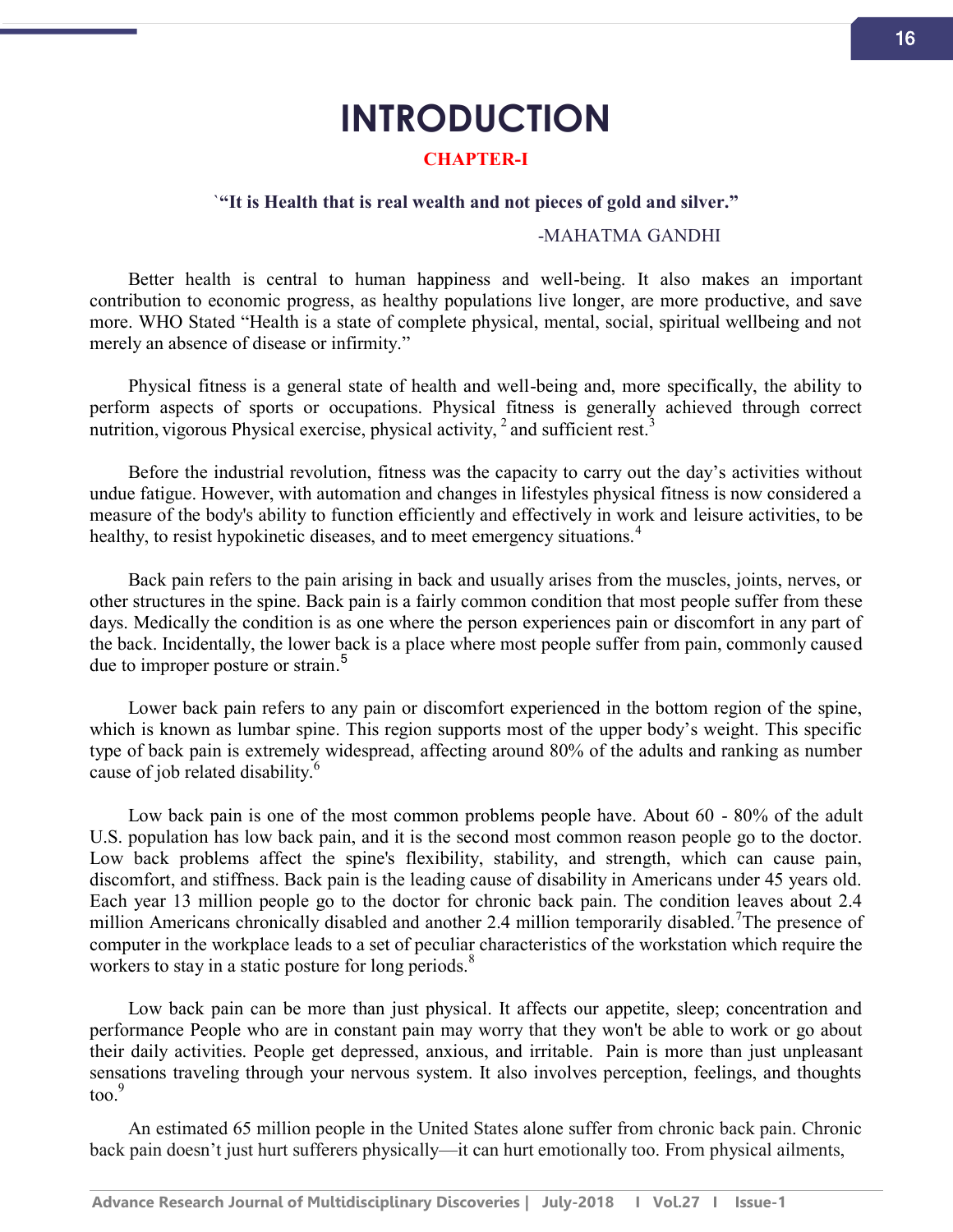to impacting mood, memory and relationships, chronic pain can have a huge impact on one's life. Back pain affects quality of life in many ways such as it induces depression, anger, anxiety, mood swings are

few of its side effects. It disrupts our life by making harder to do the things we love and thus causing low self-esteem. It affects relationships with friends and families as the sufferer tends to avoid social gatherings and get togethers.<sup>10</sup>

Low back pain (LBP) is the leading cause of activity limitation and work absence throughout much of the world, and it causes an enormous economic burden on individuals, families, communities, industry and governments. Several studies have been performed in Europe to evaluate the social economic impact of low back pain. In the United Kingdom, low back pain was identified as the most common cause of disability in young adults: with more than 100 million work days lost per year. In Sweden a survey suggested that low back pain increased the number of work days lost from seven million in 1980 to four times that (28 million) by 1987; In the United States an estimated 149 million days of work per year are lost because of LBP. The condition is therefore costly, with total costs estimated to be between US\$ 100 and US\$ 200 billion annually, two-thirds of which are due to decreased wages and productivity.

China is the world's largest developing country with a huge number of occupational populations. The prevalence rates of LBP among the Chinese occupational population were from 26.4% to 84.6%. The latest LBP data obtained from articles written in English in the mainland of China showed that the 1-year prevalence of LBP in rural working populations was  $64\%$ .<sup>11</sup>

The estimated annual prevalence of low back pain is between 35 and 50% in France. As the third most important cause of chronic disability, low back pain is the chronic pathology that most often leads to activity limitations in persons aged 45 through 65 years old. Acute low back pain is a benign condition that heals within a few weeks in 90% of cases. That said, between 20 and 44% of patients undergo a recurrence within one year, and 5 to 10% of patients develop chronic low back pain, which in turn is responsible for 70 to 80% of the total cost of low back pain.<sup>12</sup>

About 76% of computer professionals in India reported musculoskeletal pain and discomfort in various epidemiological studies.<sup>13, 14, 15, 16</sup> Studies done in western countries and in India show a high prevalence of MSD in computer professionals and computer users. Of which, studies done in Serbia and Nigeria report the prevalence rate of musculoskeletal complaints to be 55.8% and 21% respectively.<sup>17</sup> On the other hand studies done in India in Delhi, Mumbai, Loni Maharashtra, and four metropolitan cities report the prevalence rate to be 76.5%, 63%, 73.3% and 59% respectively.

The Information Technology (IT) Industry boom in India, since the last two decades, has led to an increased use of Computer Devices and peripherals. Approximately 76% of Computer professionals from India reported musculoskeletal discomfort in various epidemiological studies.<sup>17</sup> There are several risk factors associated with the development of work related Musculoskeletal Disorders among the workers who use Computer extensively at their workplace. Hence, the workers involved in the IT profession will have high prevalence of Work-related Musculoskeletal Disorders and that may be associated with work style as one of the risk factors in the development of musculoskeletal discomfort.<sup>18</sup>

Various factors contribute to Back Pain in Information Technology Professionals and these factors include Individual risk factors, Work-related physical risk factors such as poor posture, Work related psycho-social factors and Occupational risk factors. The identification of appropriate risk factors is of vital importance in preventing the recurrence of this health issue. Among the various types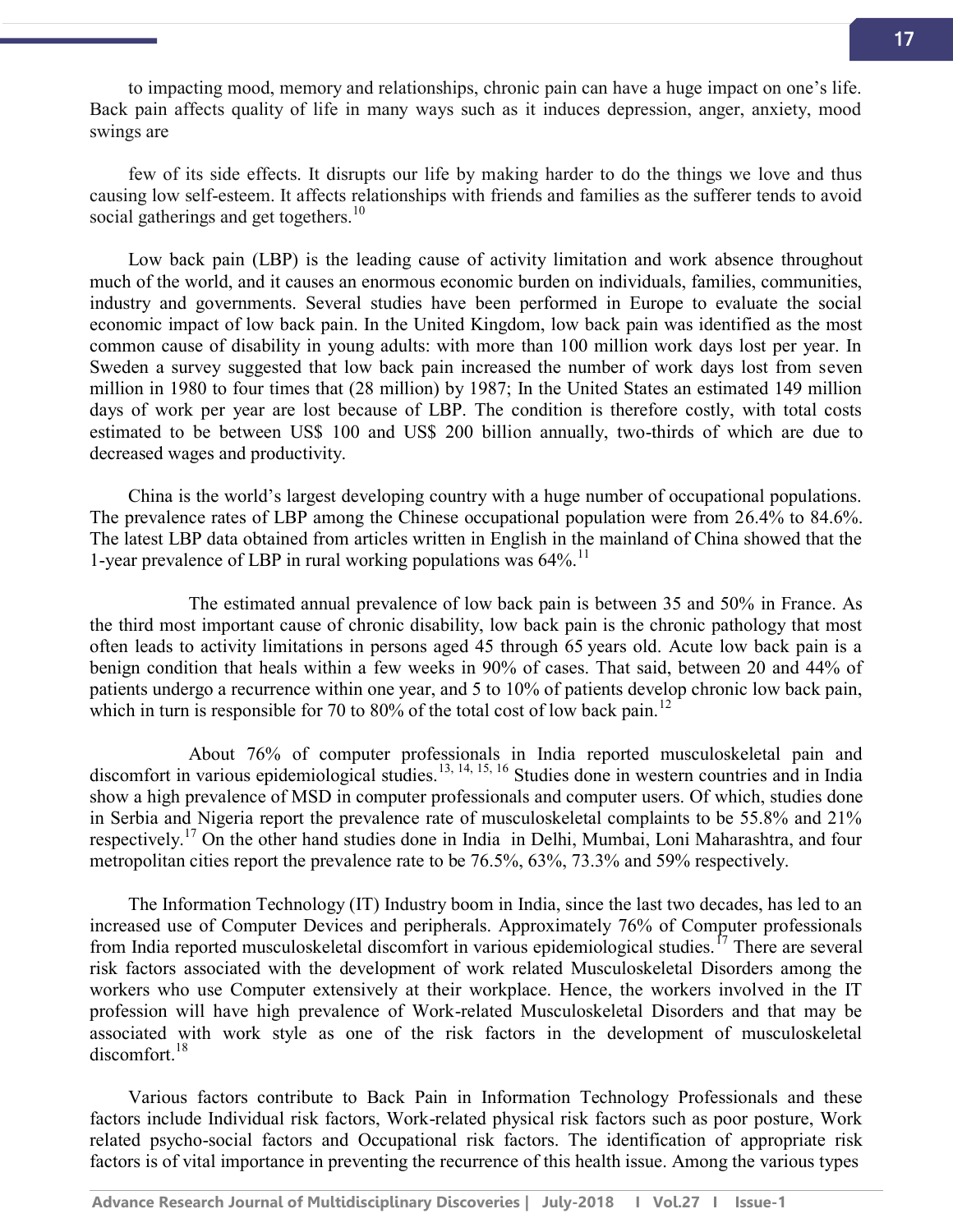of industry workers, the working environment of IT Professionals is unique. A number of studies have suggested that prolonged sitting could be a risk factor for the development of Low-Back Pain.<sup>19</sup> Thus the study of discomfort in relation to prolonged sitting may reveal important aspects of the transition between discomfort and pain. Discomfort is considered to be related with sitting postural changes<sup>20</sup> and it had been reported a positive relationship between discomfort and the frequency of postural changes during computer work.

The information technology professionals faces a tough time tackling the occupational health problems. Ocular discomfort, musculoskeletal disorders and psychosocial problems from the key category of the health problem found among constant computer users.<sup>21</sup>Prolonged use of computers and keyboard can cause orthopaedic injuries from repetitive strain.<sup>22</sup>Posture stress due to poor workstation ergonomics such as inappropriate location of the monitor, keyboard or mouse has been found to be associated with musculoskeletal problems.<sup>23</sup> As more people get hooked to laptops, mobiles and even play stations, incidence of Repetitive Strain Injury (RSI) has become common. Earlier, wrist pain or numbness in the hand would be common among older people, but in the last few years, it's the young (20-30 yrs.) who've been suffering from.

#### **Need for the study**

About eighty percent of adults experience low back pain at some point in their lifetimes. It is the most common cause of job-related disability and a leading contributor to missed work days. Men and women are equally affected by low back pain, which can range in intensity from a dull, constant ache to a sudden, sharp sensation that leaves the person incapacitated. Sedentary lifestyles also can set the stage for low back pain, especially when a weekday routine of getting too little exercise is punctuated by strenuous weekend workout.

Most low back pain is acute or short term, and lasts a few days to a few weeks. It tends to resolve on its own with self-care and there is no residual loss of function. The majority of acute low back pain is mechanical in nature, meaning that there is a disruption in the way the components of the back (the spine, muscle, intervertebral discs, and nerves) fit together and move.

The magnitude of the burden from low back pain has grown worse in recent years. In 1990, a study ranking the most burdensome conditions in the U.S. in terms of mortality or poor health as a result of disease put low back pain in sixth place; in 2010, low back pain jumped to third place, with only ischemic heart disease and chronic obstructive pulmonary disease ranking higher.<sup>24</sup>

Low and lower back pain can vary from dull pain that develops gradually to sudden, sharp or persistent pain felt below the waist. Unfortunately, almost everyone, at some point during life will experience low back pain that may travel downward into the buttocks and sometimes into one or both lower extremities. The most common cause is muscle strain often related to heavy physical labour, lifting or forceful movement, bending or twisting into awkward positions, or standing in one position too long. $25$ 

Ten years ago back injuries were associated with heavy lifting. Today they are caused by people sitting in front of computers. Employers and workers need to be informed of the health hazards of constant computer use, successful prevention techniques and useful remedies if injuries do occur.<sup>26</sup>

India has been in the forefront in cyber world in which the Indian IT sector is growing rapidly with 2,236,614 working in it (NASSCOM Fact Sheet, 2009).<sup>27</sup> During the financial year 2012, the direct employment in the Indian IT sector is expected to reach nearly 2.8 million, an addition of 2,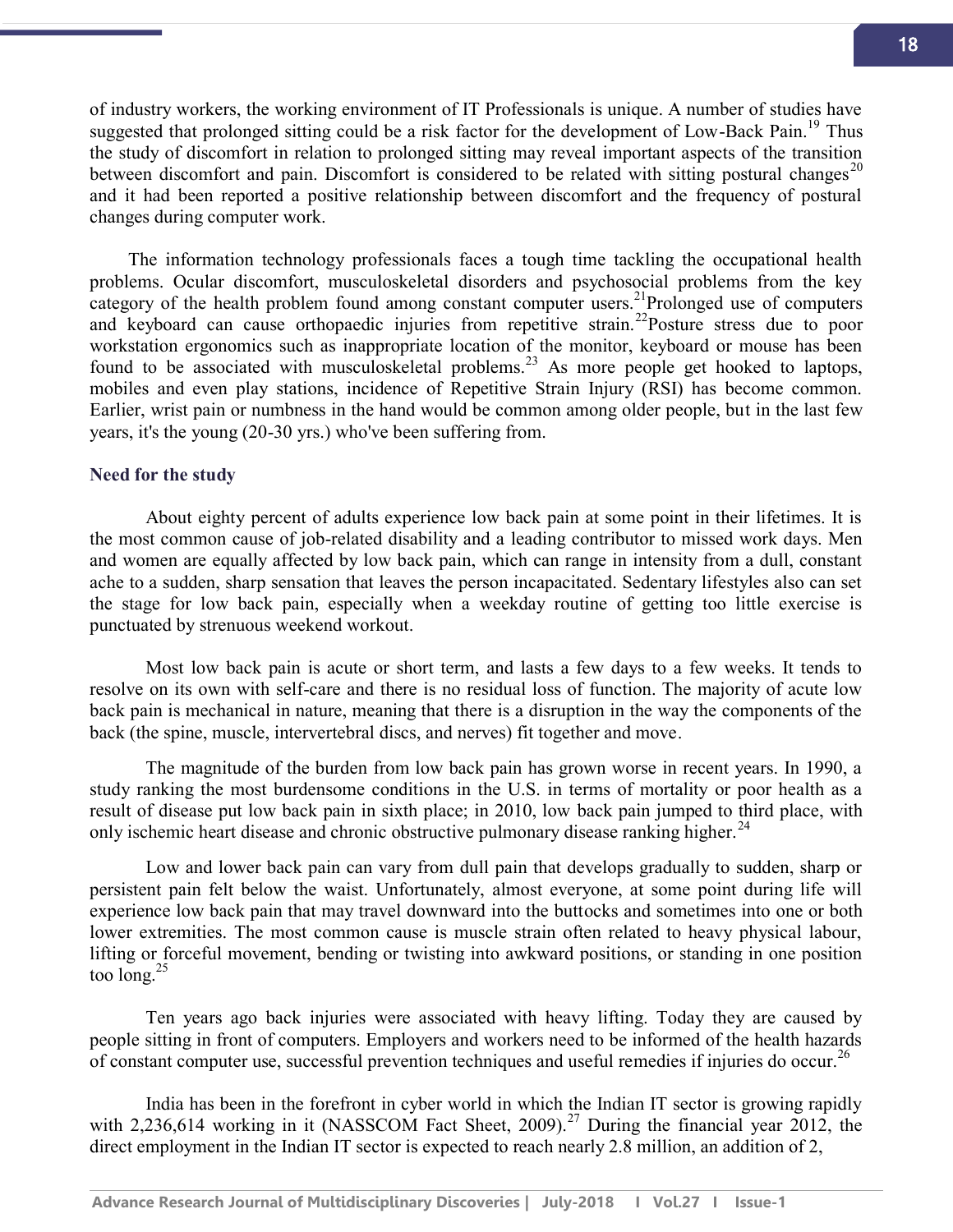30,000 employees, while indirect job creation is estimated at 8.9 million (NASSCOM Strategic Review,  $2012$ ).<sup>28</sup> From these data, it can be seen that not only the number of computer users increasing, exposure to computer-related risk factors are also increasing. With an increase in the frequency, intensity, and popularity of computer use inside and outside of work and at home, the incidence of work-related illnesses and injuries has increased.

The presence of computer in the workplace leads to a set of peculiar characteristics of the work station which require the workers to stay in a static posture for long periods<sup>29</sup> and it is most frequently cited risk factors leading to musculoskeletal disorders.<sup>30</sup> Further, an accumulated computer usage has been linked to increased risk of LBP.<sup>31</sup>An individual sitting for more than half a day at work in combination with awkward postures or frequently working in a forward bent position has been found to increase the likelihood of having LBP  $.^{32,33}$ 

A cross sectional study was conducted on prevalence of low back pain and sciatica among clerical workers in German .A sample of 1,720 clerical workers were investigated by a questionnaire and the result revealed that 70 % of the workers complained of low back pain and sciatica.<sup>34</sup>

A study was conducted in Chennai 2009 to identify the health problems of employees in business process outsourcing (BPO) and data were collected from 50 employees with the help of a questionnaire. The results showed that 28 % of the employees suffer from Eye Problem, Back Pain  $(24%)$ , Weight loss (16%); Tiredness (12%); Skin Irritation (16%) and Nerve Problem  $(4%)^{34}$ .

A cross-sectional survey was conducted in 2008 in IT companies of Mangalore, Manipal and Bangalore, to investigate the awareness of Computer Related Injuries (CRI) among computer users and their health behaviours related to computer usage. 200 computer users were interviewed using a questionnaire, 58.5% were aware of CRI. Among the various symptoms under study, the perceived pain among keyboard users is 40%, mouse users is 33%.Among this,69% employees were aware that CRI is preventable and also found that Computer users' awareness of CRI appears to be fragmented and recommended emphasis of education programs on the appropriate health behaviours, cautious use of computers for leisure, and encourage an active lifestyle for effective prevention of CRI.<sup>35</sup>

A survey was conducted in North India among bank employees revealed that 23.09% had low back pain, 57% had shoulder and neck pain ,26% had to change or leave their profession and 38% did not enjoy their present job. The incidence of low back pain has increased rapidly due to ignorance and failure to take precautionary measures at the earliest. Changes in the lifestyle with ignorance towards the sitting posture and strenuous activities have led to the problem. Since it is a harmless problem, nearly 90% of the cases can be tackled by taking appropriate preventive measures. The remaining 10% need to go for proper treatment.<sup>36</sup>

 Therapeutic exercises are defined as a set of specific movements with the objective of developing and training the muscle and joints with the use of a practice routine or physical training in order to promote the physical health of the individual.

Several studies have examined the effect of exercise on recurrence rates of acute low back pain, and a number have reported positive results. In a study of 39 patients with acute back pain, Hides et al. demonstrated a significant short-term and long-term decrease in the number of recurrences of back pain in a group of subjects randomized into treatment consisting of specific spine stabilization exercises compared with a control group.<sup>37</sup>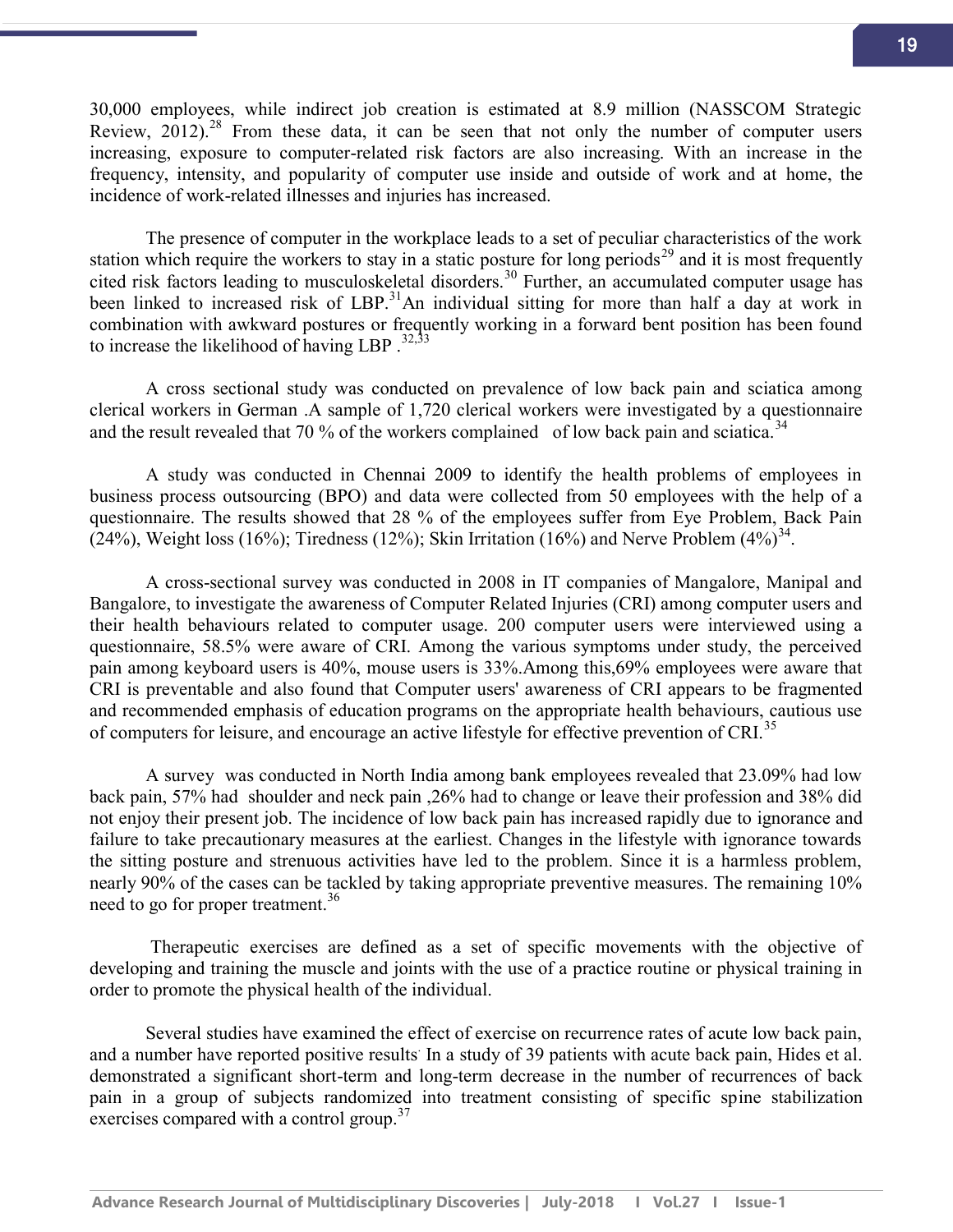Moffett et al. demonstrated significantly fewer sick days at 1-year follow-up for subjects with low back pain randomized to an exercise program that included strengthening and stretching as compared with traditional general practitioner management.<sup>38</sup>

Souk up et al. evaluated 77 patients who had completed treatment for an episode of low back pain into a group that underwent 20 sessions of exercises that focused on pelvic, hip and abdominal exercises or a control group. At 12-month follow-up there was a significant reduction in recurrent low back pain episodes in the exercise group.<sup>39</sup>

Lindstrom et al. reported on a population sick-listed with sub acute low back pain and noted that those randomized to an exercise program had significantly less sick leave resulting from low back pain compared with the control group.<sup>40</sup>

Taimela et al. evaluated 125 patients with recurrent or chronic low back pain an average of 14 months after completion of a 12-week active low back rehabilitation program. They found that recurrences of persistent pain occurred significantly less frequently among those who had maintained regular exercise habits after the treatment than among those who had been physically inactive. They also found significantly less work absenteeism among the physically active individuals. They noted that those individuals with the best rehabilitation outcomes were more likely to maintain exercise. A lack of effect on recurrence of low back pain or work absence has been noted by other studies.<sup>41</sup>

Holmes et al. evaluated 18 elderly women with chronic 14-week program of back strengthening  $60\%$  decrease low back pain.<sup>42</sup>

Edwards et al. evaluated 54 patients disabled with chronic back pain who underwent 4 weeks of resistive training, work 30% decrease low back pain hardening and manual treatments active graded exercise program consisting of three weekly sessions for 12 weeks with conventional physical therapy and an unsupervised walking program. They observed a 30% pain reduction in the active exercise group versus a 23% pain reduction in the physical therapy group and a 9% pain reduction in the walking group at the end of treatment.<sup>43</sup>

Alaranta et al. evaluated 378 patients with back pain for less than 6 months and substantial work absences into a 3-week functional restoration program consisting of intensive exercise with educational and behavioural support or a controlled group that received passive physical therapy and low-intensity exercises. The intensive exercise group reported greater pain reduction at follow-up compared with the controlled group  $(36\% \text{ versus } 20\%)$ .<sup>44</sup>

Manniche evaluated patients into various intensities of back extension strengthening (50 repetitions vs. 15 repetitions vs. controls). He found that the most intensively exercised group had a significantly greater reduction in pain symptoms. $45$ 

Kankaanpa¨a¨ evaluated patients with chronic back pain into a 12-week active rehabilitation program consisting of resistive training versus a control group receiving passive treatments and noted a 54% reduction of pain in the active rehabilitation group versus no change in the control group.<sup>46</sup>

In a study of a six-week program of segmental stabilization exercises for individuals with chronic LBP, it was possible to see significant differences between treatment and control groups in quality of life questionnaire. There was significant reduction of pain and disability in the group of subjects studied, and 89% of patients considered their pain intensity and functional disability acceptable.<sup>47</sup>